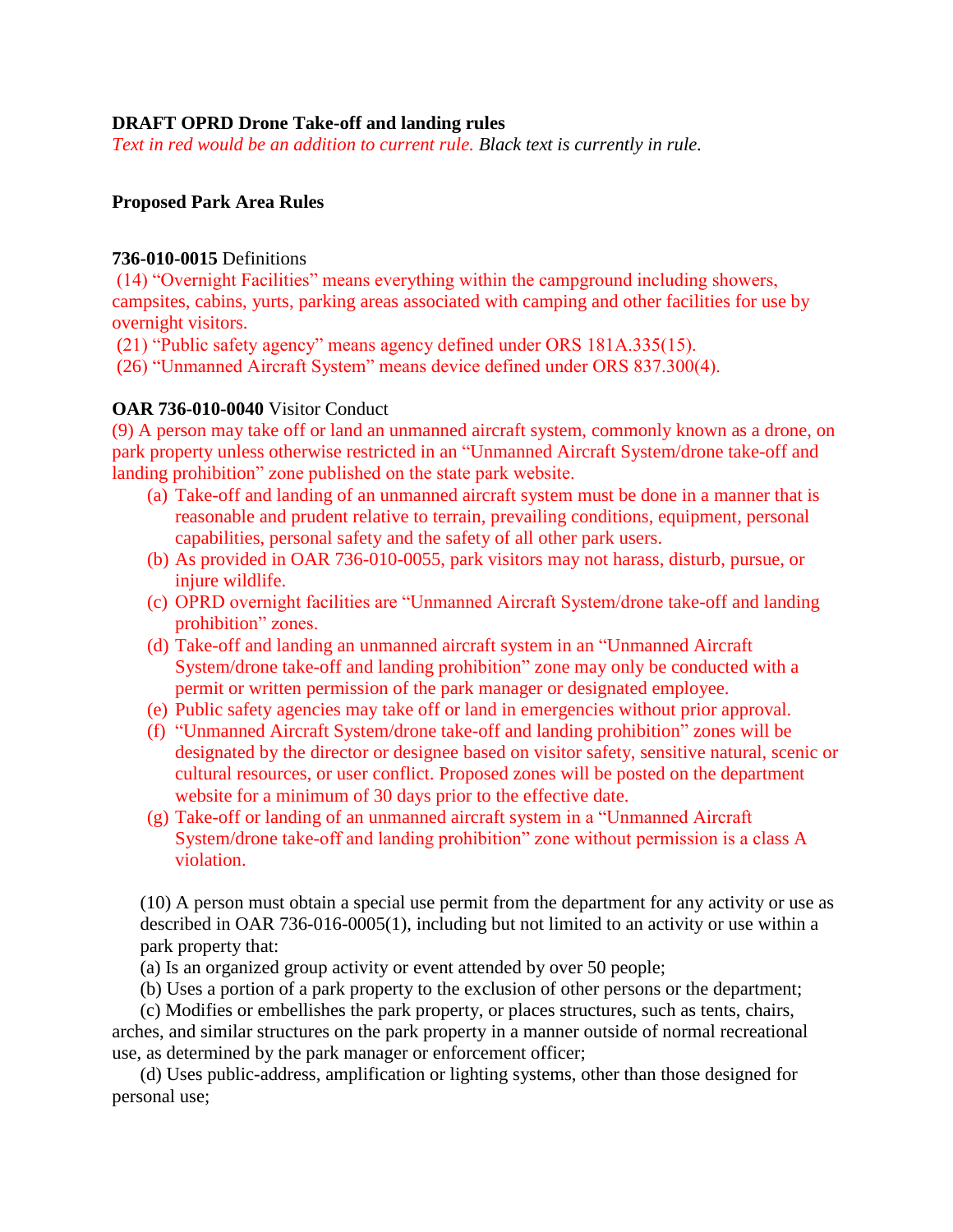(e) Charges money for participation or admission;

(f) Involves the sale of products or services;

(g) Could disturb the natural, cultural, scenic and recreational resources in the park property or adjacent areas;

(h) Could pose a safety or access concern for other park users or for those involved in the event or activity.

 (i) Involves the take-off and landing of unmanned aircraft system in "Unmanned Aircraft System/drone take-off and landing prohibition" zones as provided in section 736-010-0040(9).

### **Proposed Ocean Shore Rules**

#### **736-021-0030** Definitions

(25) "Public safety agency" means agency defined under ORS 181A.335(15).

(27) "Territorial Sea Plan" means plan defined under ORS 196.405(6).

(28) "Unmanned Aircraft System" means device defined under ORS 837.300(4).

#### **OAR 736-021-0100** Visitor Conduct

(5) A person may take off or land an unmanned aircraft system, commonly known as a drone, on the ocean shore unless otherwise restricted in an "Unmanned Aircraft System/drone take-off and landing prohibition" zone published on the state park website.

(a)Take-off and landing of an unmanned aircraft system must be done in a manner that is reasonable and prudent relative to terrain, prevailing conditions, equipment, personal capabilities, personal safety and the safety of all other park users.

(b)As provided in OAR 736-021-0090, ocean shore visitors may not disturb, harass, injure or pursue wildlife.

(c) Areas designated for protection as Marine Research Area, Marine Garden/Marine Education Area, Marine Conservation Area in the Territorial Sea Plan are restricted as "Unmanned Aircraft System/drone take-off and landing prohibition" zones.

(d) Restrictions for Western Snowy Plover Management areas described in OAR 736-021- 0090(15) apply to the take-off and landing of an unmanned aircraft system.

(e)Take-off and landing an unmanned aircraft system in an "Unmanned Aircraft System/drone take-off and landing prohibition" zone may only be conducted with a permit or written permission of the park manager or designated employee.

(f) Public safety agencies may take off or land in emergencies without prior approval.

(g) "Unmanned Aircraft System/drone take-off and landing prohibition" zones will be designated by the director or designee based on visitor safety, sensitive natural, scenic or cultural resources, or user conflict. Proposed zones will be posted on the department website for a minimum of 30 days prior to the effective date.

(h) Take-off or landing of an unmanned aircraft system in a "Unmanned Aircraft System/drone take-off and landing prohibition" zone without permission is a class A violation.

**736-021-0130** Commercial Activities and Non-traditional Activities